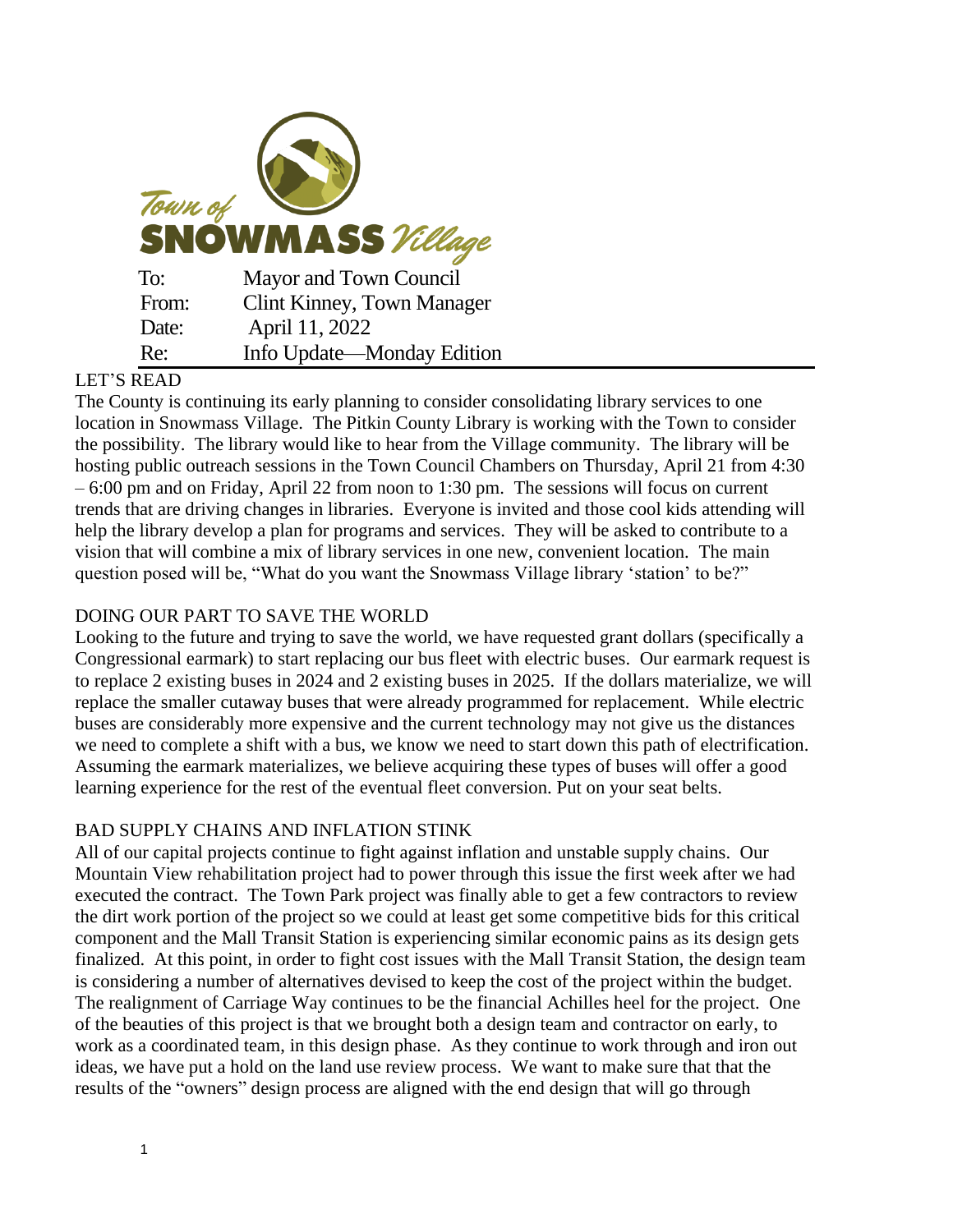regulatory review. On a higher note (even higher than inflation), we are meeting with the Feds this month to line up the required process to utilize the \$13.5 million grant we received.

## TID BITS

- Like most every business in the community, we are sprinting (maybe with a solid limp) to the season's finish line. We are working through staffing issues but with the "A" Team staff we have remaining, I very much doubt any members of the public will see a decrease in service or notice that small hitch in our giddy-up.
- As per usual, soon after the season ends, we will be taking over the RFTA service to the Brush Creek Park n' Ride.
- On April 15 we will be hosting a retirement party celebrating David Peckler's 40+ years of service to the Community. Please be on time (get it?) and join us at Mix 6. Knowing David isn't retiring until May, you might ask why his party is so far in advance of his departure. The short answer is off-season. We wanted to make sure we could have the party here in Town, so we needed the celebration to occur while restaurants are still open.
- As mentioned above, the nearly \$8 million Mountain View rehabilitation project has started. The project will take about 18 months of work to complete, but because we won't be working through next winter, the project won't be done until the summer of 2023. This week RUDD Construction mobilized, started insulation installation, and a lot of scaffolding started to get mobilized. The bulk of the work is expected to start the week of April 18.
- Good Bye Vladimer Jones. After a great 5 year partnership with Vlad as our advertising agency, this week our new firm Genises became our new agency of record. Along with our new agency, our new summer campaign started this week as well.
- The DAV wrapped up this past week. While their future in the Village remains a bit unclear, we understand there are some ideas to shift dates to better accommodate the Veterans and the lodging community. Cross your fingers.
- The snow is melting too fast on the Mountain and not fast enough on the paved trails, so we have started to plow some of trails to help Mother Nature along.
- The sod work on soccer field should be replaced in the near future (when temps allow) but before high season
- The Town's new compost program is off to a good start. The compost bin is located at Public Works. Swing by the PW office and pick up a compost bucket, start composting your food scraps (including pizza boxes) and start helping to save the atmosphere and maintain our climate.
- The new staircase that will connect Creekside to Mountain View is in fabrication.
- We are working with our partners in the County to complete the required Hazard Mitigation Plan update. It helps everyone in the County plan for any potential natural disasters that may occur…….. like a world-wide pandemic or something like that.
- Our street sweeper is on the fritz and has been sent back to the manufacturer. They have loaned us a temporary sweeper for the time being, but it may be more dusty than usual for a bit.